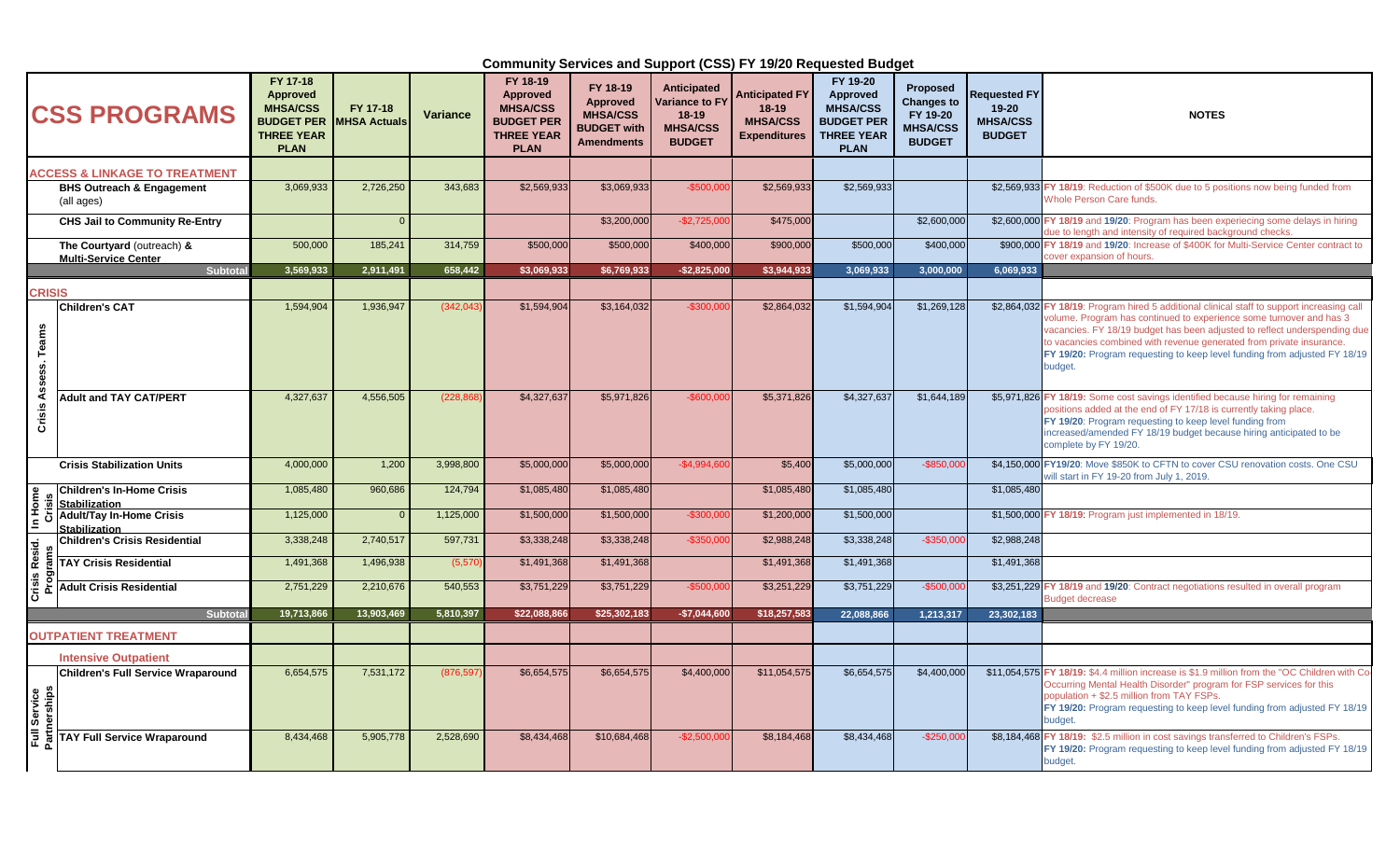| <b>CSS PROGRAMS</b> |                                                                | FY 17-18<br><b>Approved</b><br><b>MHSA/CSS</b><br><b>THREE YEAR</b><br><b>PLAN</b> | FY 17-18<br><b>BUDGET PER MHSA Actuals</b> | <b>Variance</b> | FY 18-19<br><b>Approved</b><br><b>MHSA/CSS</b><br><b>BUDGET PER</b><br><b>THREE YEAR</b><br><b>PLAN</b> | FY 18-19<br><b>Approved</b><br><b>MHSA/CSS</b><br><b>BUDGET with</b><br><b>Amendments</b> | <b>Anticipated</b><br><b>Variance to FY</b><br>$18-19$<br><b>MHSA/CSS</b><br><b>BUDGET</b> | <b>Anticipated FY</b><br>$18-19$<br><b>MHSA/CSS</b><br><b>Expenditures</b> | FY 19-20<br><b>Approved</b><br><b>MHSA/CSS</b><br><b>BUDGET PER</b><br><b>THREE YEAR</b><br><b>PLAN</b> | <b>Proposed</b><br><b>Changes to</b><br>FY 19-20<br><b>MHSA/CSS</b><br><b>BUDGET</b> | <b>Requested FY</b><br>$19 - 20$<br><b>MHSA/CSS</b><br><b>BUDGET</b> | <b>NOTES</b>                                                                                                                                                                                                                                                                                                                                                                                                                                                                                                                   |
|---------------------|----------------------------------------------------------------|------------------------------------------------------------------------------------|--------------------------------------------|-----------------|---------------------------------------------------------------------------------------------------------|-------------------------------------------------------------------------------------------|--------------------------------------------------------------------------------------------|----------------------------------------------------------------------------|---------------------------------------------------------------------------------------------------------|--------------------------------------------------------------------------------------|----------------------------------------------------------------------|--------------------------------------------------------------------------------------------------------------------------------------------------------------------------------------------------------------------------------------------------------------------------------------------------------------------------------------------------------------------------------------------------------------------------------------------------------------------------------------------------------------------------------|
| Service<br>nerships | <b>Adult Full Service Partnership</b>                          | 16,192,093                                                                         | 16,342,131                                 | (150,03)        | \$21,192,093                                                                                            | \$21.592.093                                                                              |                                                                                            | \$21,592,093                                                               | \$21,192,093                                                                                            | \$400,000                                                                            |                                                                      | \$21,592,093 FY 18/19: New Gen. Pop. FSP (TAO Central) contract started 3/1/18 and<br>program is not billing Medi-Cal yet due to challenges finding a site                                                                                                                                                                                                                                                                                                                                                                     |
|                     | <b>Older Adult Support &amp; Intervention</b><br><b>IFSP</b>   | 2,683,249                                                                          | 1,845,645                                  | 837,604         | \$2,683,249                                                                                             | \$2,683,249                                                                               |                                                                                            | \$2,683,249                                                                | \$2,683,249                                                                                             |                                                                                      | \$2,683,249                                                          |                                                                                                                                                                                                                                                                                                                                                                                                                                                                                                                                |
| Ē.                  | <b>Assisted Outpatient Treatment</b>                           | 5,015,841                                                                          | 4,177,136                                  | 838,705         | \$5,015,841                                                                                             | \$5,015,841                                                                               |                                                                                            | \$5,015,841                                                                | \$5,015,841                                                                                             |                                                                                      |                                                                      | \$5,015,841 Budget includes funds for AOT Assessment and Linkage services                                                                                                                                                                                                                                                                                                                                                                                                                                                      |
|                     | <b>Mental Health Court - Probation</b><br><b>Services</b>      | 921,000                                                                            | 786,000                                    | 135,000         | \$921,000                                                                                               | \$921,000                                                                                 | $-$ \$921.00                                                                               | \$0                                                                        | \$921,000                                                                                               | $-$921.00$                                                                           |                                                                      | \$0 FY 18-19: Per State, program is not eligible for MHSA funding. Beginning FY<br>8/19, services are being provided by a different funding stream.                                                                                                                                                                                                                                                                                                                                                                            |
| PACT                | <b>CYBH TAY PACT</b>                                           | 1,100,000                                                                          | 801,558                                    | 298,442         | \$1,100,000                                                                                             | \$1,100,000                                                                               | $-$200,00$                                                                                 | \$900,000                                                                  | \$1,100,000                                                                                             |                                                                                      |                                                                      | \$1,100,000 FY 18-19: Decreased funding is because program planned to hire a part-<br>ime psychiatrist but Program does not anticipate that the position will be<br>illed in FY 18-19.<br>FY 19-20: Program anticipates to bring the psychiatrist on board and will<br>need to have the full budget in place.                                                                                                                                                                                                                  |
|                     | Adult/TAY PACT                                                 | 8,428,018                                                                          | 7,384,213                                  | 1,043,805       | \$9,528,018                                                                                             | \$9,528,018                                                                               | $-$1,500,000$                                                                              | \$8,028,018                                                                | \$9,528,018                                                                                             | $-$500,000$                                                                          |                                                                      | \$9,028,018 FY 18/19 and 19/20: Remove the 13 potential positions in FY 18/19 and add<br>hem in FY 19/20.                                                                                                                                                                                                                                                                                                                                                                                                                      |
|                     | <b>Older Adult PACT</b>                                        | 521,632                                                                            | 537.608                                    | (15, 97)        | \$521,632                                                                                               | \$521,632                                                                                 | \$150,000                                                                                  | \$671,632                                                                  | \$521,632                                                                                               | \$150,000                                                                            | \$671,632                                                            |                                                                                                                                                                                                                                                                                                                                                                                                                                                                                                                                |
|                     | <b>Clinic-Based</b>                                            |                                                                                    |                                            |                 |                                                                                                         |                                                                                           |                                                                                            |                                                                            |                                                                                                         |                                                                                      |                                                                      |                                                                                                                                                                                                                                                                                                                                                                                                                                                                                                                                |
|                     | <b>Youth Core Services</b>                                     | 2,500,000                                                                          | (72, 56)                                   | 2,572,563       | \$2,500,000                                                                                             | \$2,300,000                                                                               | $-$1,100,00$                                                                               | \$1,200,000                                                                | \$2,500,000                                                                                             | \$2,870,000                                                                          |                                                                      | \$5,370,000 FY 18/19: Reducing the \$2.3 million budget by (\$1.1) million. The remaining<br>balance of \$1.2 million be used to cover the one outpatient contractor<br>providing track 1 Pathways to Wellness services and two contracts providing<br>track 2 STRTP services<br>FY 19/20: Additional \$3 million is being requested for the Short-Term<br>Therapeutic Residential Programs (STRTPs) in FY 2019-20 as Program is<br>anticipating 8 contracts to come on board at approximately \$1.2 million each<br>contract. |
| Integrated Care     | OC Children with Co-Occurring<br><b>Mental Health Disorder</b> | 2,500,000                                                                          | 1,081,623                                  | 1,418,377       | \$2,500,000                                                                                             | \$2,500,000                                                                               | $-$1,900,00$                                                                               | \$600,000                                                                  | \$2,500,000                                                                                             | $-$1,900,000$                                                                        |                                                                      | \$600,000 There were two service types provided in this budget line: outpatient clinic-<br>based services and FSP services.<br>FY 18/19 and 19/20: \$1.9 million is being shifted from this line and added to<br>the Children's FSP line.                                                                                                                                                                                                                                                                                      |
|                     | <b>Integrated Community Services</b>                           | 1,848,000                                                                          | 1,435,019                                  | 412,981         | \$1,848,000                                                                                             | \$1,848,000                                                                               | $-$200,00$                                                                                 | \$1,648,000                                                                | \$1,848,000                                                                                             | $-$200,00$                                                                           |                                                                      | \$1,648,000 FY 18/19 and 19/20: Contract negotiations resulted in overall program<br>Budget decrease                                                                                                                                                                                                                                                                                                                                                                                                                           |
|                     | <b>Recovery Services</b>                                       |                                                                                    |                                            |                 |                                                                                                         |                                                                                           |                                                                                            |                                                                            |                                                                                                         |                                                                                      |                                                                      |                                                                                                                                                                                                                                                                                                                                                                                                                                                                                                                                |
|                     | <b>Recovery Center/Clinic Recovery/</b><br>(Open Access)       | 7,658,531                                                                          | 7,153,706                                  | 504,825         | \$9,158,531                                                                                             | \$9,158,531                                                                               | $-$1,000,00$                                                                               | \$8,158,531                                                                | \$9,158,531                                                                                             | $-$700,00$                                                                           |                                                                      | \$8,458,531 FY19/20: Add \$300K for UCI Physician Services.                                                                                                                                                                                                                                                                                                                                                                                                                                                                    |
|                     | <b>Older Adult Recovery Services</b>                           | 1,368,135                                                                          | 1,429,532                                  | (61, 39)        | \$1,668,135                                                                                             | \$1,668,135                                                                               |                                                                                            | \$1,668,135                                                                | \$1,668,135                                                                                             |                                                                                      | \$1,668,135                                                          |                                                                                                                                                                                                                                                                                                                                                                                                                                                                                                                                |
|                     | Subtota                                                        | 65,825,542                                                                         | 56,338,558                                 | 9,486,984       | \$73,725,542                                                                                            | \$76,175,542                                                                              |                                                                                            | \$71,404,542                                                               | 73,725,542                                                                                              | 3.349.000                                                                            | 77.074.542                                                           |                                                                                                                                                                                                                                                                                                                                                                                                                                                                                                                                |
|                     | <b>HOUSING/HOMELESSNESS</b>                                    |                                                                                    |                                            |                 |                                                                                                         |                                                                                           |                                                                                            |                                                                            |                                                                                                         |                                                                                      |                                                                      |                                                                                                                                                                                                                                                                                                                                                                                                                                                                                                                                |
|                     | Housing and Year Round Emergency<br><b>Shelter</b>             | 683,590                                                                            | 120,000                                    | 563,590         | \$1,367,180                                                                                             | \$1,367,180                                                                               |                                                                                            | \$1,367,180                                                                | \$1,367,180                                                                                             |                                                                                      | \$1,367,180                                                          |                                                                                                                                                                                                                                                                                                                                                                                                                                                                                                                                |
|                     | <b>Bridge Housing for Homeless</b>                             | 1,000,000                                                                          |                                            | 1,000,000       | \$2,000,000                                                                                             | \$2,000,000                                                                               |                                                                                            | \$2,000,000                                                                | \$2,000,000                                                                                             |                                                                                      |                                                                      | \$2,000,000 FY 18/19: Contract began 7/1/18                                                                                                                                                                                                                                                                                                                                                                                                                                                                                    |
|                     | <b>OCCR Housing MOU</b><br>(formerly known as Housing)         | 272,577                                                                            | 84,760                                     | 187,817         | \$272,577                                                                                               | \$482,577                                                                                 | $-$200,000$                                                                                | \$282,577                                                                  | \$272,577                                                                                               |                                                                                      |                                                                      | \$272,577 FY 18/19: Per MOU with OCCR.                                                                                                                                                                                                                                                                                                                                                                                                                                                                                         |
|                     | <b>CSS Housing</b>                                             | 35,000,000                                                                         | 35,000,000                                 |                 |                                                                                                         | \$25,000,000                                                                              |                                                                                            | \$25,000,000                                                               |                                                                                                         | \$30,500,000                                                                         |                                                                      | \$30,500,000 FY 18/19 and 19/20: Part of plan to spend \$70.5m on Housing                                                                                                                                                                                                                                                                                                                                                                                                                                                      |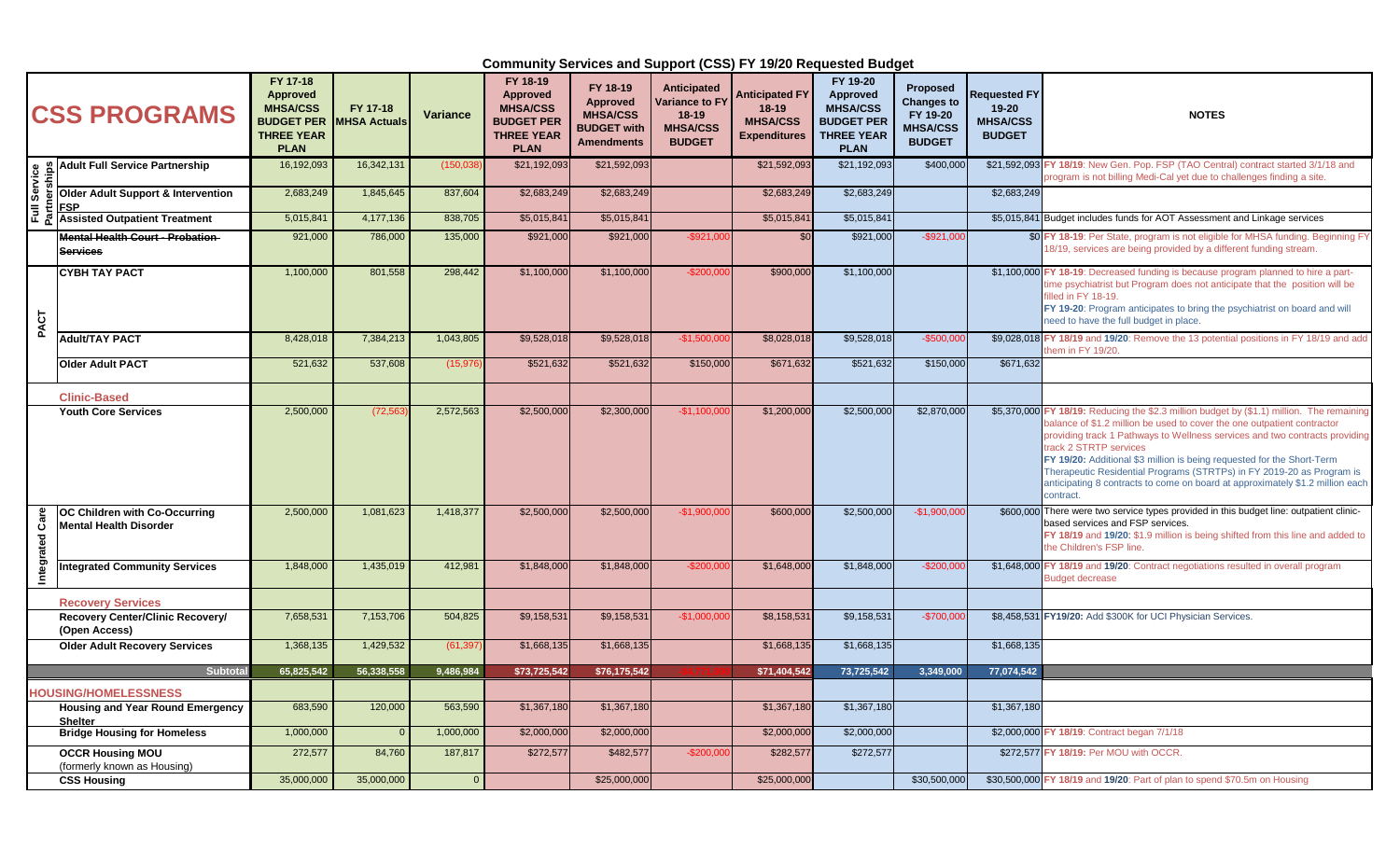| <b>CSS PROGRAMS</b>                                                                          | FY 17-18<br>Approved<br><b>MHSA/CSS</b><br><b>BUDGET PER MHSA Actuals</b><br><b>THREE YEAR</b><br><b>PLAN</b> | FY 17-18   | Variance  | FY 18-19<br>Approved<br><b>MHSA/CSS</b><br><b>BUDGET PER</b><br><b>THREE YEAR</b><br><b>PLAN</b> | FY 18-19<br>Approved<br><b>MHSA/CSS</b><br><b>BUDGET with</b><br><b>Amendments</b> | Anticipated<br><b>Variance to FY</b><br>$18-19$<br><b>MHSA/CSS</b><br><b>BUDGET</b> | <b>Anticipated FY</b><br>$18 - 19$<br><b>MHSA/CSS</b><br><b>Expenditures</b> | FY 19-20<br>Approved<br><b>MHSA/CSS</b><br><b>BUDGET PER</b><br><b>THREE YEAR</b><br><b>PLAN</b> | <b>Proposed</b><br><b>Changes to</b><br>FY 19-20<br><b>MHSA/CSS</b><br><b>BUDGET</b> | <b>Requested FY</b><br>$19 - 20$<br><b>MHSA/CSS</b><br><b>BUDGET</b> | <b>NOTES</b>                                                                                                                                                                                                                                                                                                        |
|----------------------------------------------------------------------------------------------|---------------------------------------------------------------------------------------------------------------|------------|-----------|--------------------------------------------------------------------------------------------------|------------------------------------------------------------------------------------|-------------------------------------------------------------------------------------|------------------------------------------------------------------------------|--------------------------------------------------------------------------------------------------|--------------------------------------------------------------------------------------|----------------------------------------------------------------------|---------------------------------------------------------------------------------------------------------------------------------------------------------------------------------------------------------------------------------------------------------------------------------------------------------------------|
| <b>Subtotal</b>                                                                              | 36,956,167                                                                                                    | 35,204,760 | 1,751,407 | \$3,639,757                                                                                      | \$28,849,757                                                                       | $-$200,000$                                                                         | \$28,649,757                                                                 | 3,639,757                                                                                        | 30,500,000                                                                           | 34, 139, 757                                                         |                                                                                                                                                                                                                                                                                                                     |
| <b>RESIDENTIAL TREATMENT</b>                                                                 |                                                                                                               |            |           |                                                                                                  |                                                                                    |                                                                                     |                                                                              |                                                                                                  |                                                                                      |                                                                      |                                                                                                                                                                                                                                                                                                                     |
| <b>Adolescent Dual Diagnosis</b><br>Occurring<br>1. Treatmer<br><b>Residential Treatment</b> | 427,500                                                                                                       | 264,025    | 163,475   | \$427,500                                                                                        | \$427,500                                                                          | $-$124,720$                                                                         | \$302,780                                                                    | \$427,500                                                                                        | $-$427,500$                                                                          |                                                                      | \$0 FY 18-19: Reduction of \$124,720 is to match the contractual obligation<br>amount of \$302,780.<br>FY 19/20: MHSA funding for these services will end at the end of FY 18/19<br>and services will continue to be provided and funded through revenue<br>sources such as Drug MediCal and MediCal                |
| Adult Dual Diagnosis Residential<br><b>Treatment</b>                                         | 500,000                                                                                                       |            | 500,000   | \$500,000                                                                                        | \$500,000                                                                          | $-$500,000$                                                                         | \$0                                                                          | \$500,000                                                                                        |                                                                                      |                                                                      | \$500,000 FY 19/20: Plan to start program in FY19/20.                                                                                                                                                                                                                                                               |
| <b>Subtotal</b>                                                                              | 927,500                                                                                                       | 264,025    | 663,475   | \$927,500                                                                                        | \$927,500                                                                          | $-$624,720$                                                                         | \$302,780                                                                    | 927,500                                                                                          | (427.5                                                                               | 500,000                                                              |                                                                                                                                                                                                                                                                                                                     |
| <b>SUPPORTIVE SERVICES</b>                                                                   |                                                                                                               |            |           |                                                                                                  |                                                                                    |                                                                                     |                                                                              |                                                                                                  |                                                                                      |                                                                      |                                                                                                                                                                                                                                                                                                                     |
| <b>Mentoring for Children and Youth</b>                                                      | 500,000                                                                                                       | 489,628    | 10,372    | \$500,000                                                                                        | \$500,000                                                                          |                                                                                     | \$500,000                                                                    | \$500,000                                                                                        |                                                                                      | \$500,000                                                            |                                                                                                                                                                                                                                                                                                                     |
| <b>Peer Mentoring</b><br>(all ages)                                                          | 1,774,888                                                                                                     | 1,553,048  | 221,840   | \$1,374,888                                                                                      | \$4,249,888                                                                        | $-$1,200,000$                                                                       | \$3,049,888                                                                  | \$1,374,888                                                                                      | \$2,875,000                                                                          |                                                                      | \$4,249,888 FY 18/19 and 19/20:30 Mental Health Worker II positions were budgeted for<br>expanding the program beginning FY18/19. Hiring is currently in process: 13<br>of 13 children's positions filled and 4 of 17 adult positions filled. Program will<br>be able to hire remaining adult positions in FY19/20. |
| <b>Wellness Centers</b>                                                                      | 3,254,351                                                                                                     | 3,133,729  | 120,622   | \$3,254,351                                                                                      | \$3,254,351                                                                        |                                                                                     | \$3,254,351                                                                  | \$3,254,351                                                                                      |                                                                                      | \$3,254,351                                                          |                                                                                                                                                                                                                                                                                                                     |
| <b>Supported Employment</b>                                                                  | 1,371,262                                                                                                     | 1,216,324  | 154,938   | \$1,371,262                                                                                      | \$1,371,262                                                                        |                                                                                     | \$1,371,262                                                                  | \$1,371,262                                                                                      |                                                                                      | \$1,371,262                                                          |                                                                                                                                                                                                                                                                                                                     |
| <b>Transportation Program</b>                                                                | 1,000,000                                                                                                     |            | 1,000,000 | \$1,000,000                                                                                      | \$1,000,000                                                                        | $-$100,000$                                                                         | \$900,000                                                                    | \$1,000,000                                                                                      | $-$100,000$                                                                          |                                                                      | \$900,000 FY 18/19 and FY 19/20: Reduced MHSA portion because \$100K of contract<br>is being funded with SABG funding.                                                                                                                                                                                              |
| <b>Supportive Services for Clients in</b><br><b>Permanent Supportive Housing</b>             |                                                                                                               |            |           |                                                                                                  | \$0                                                                                |                                                                                     | \$0                                                                          | \$0                                                                                              | \$2,000,000                                                                          |                                                                      | \$2,000,000 FY 19/20: New program being added                                                                                                                                                                                                                                                                       |
| <b>Subtotal</b>                                                                              | 7,900,501                                                                                                     | 6,392,729  | 1,507,772 | \$7,500,501                                                                                      | \$10,375,501                                                                       | $-$1,300,000$                                                                       | \$9,075,501                                                                  | 7,500,501                                                                                        | 4,775,000                                                                            | 12,275,501                                                           |                                                                                                                                                                                                                                                                                                                     |